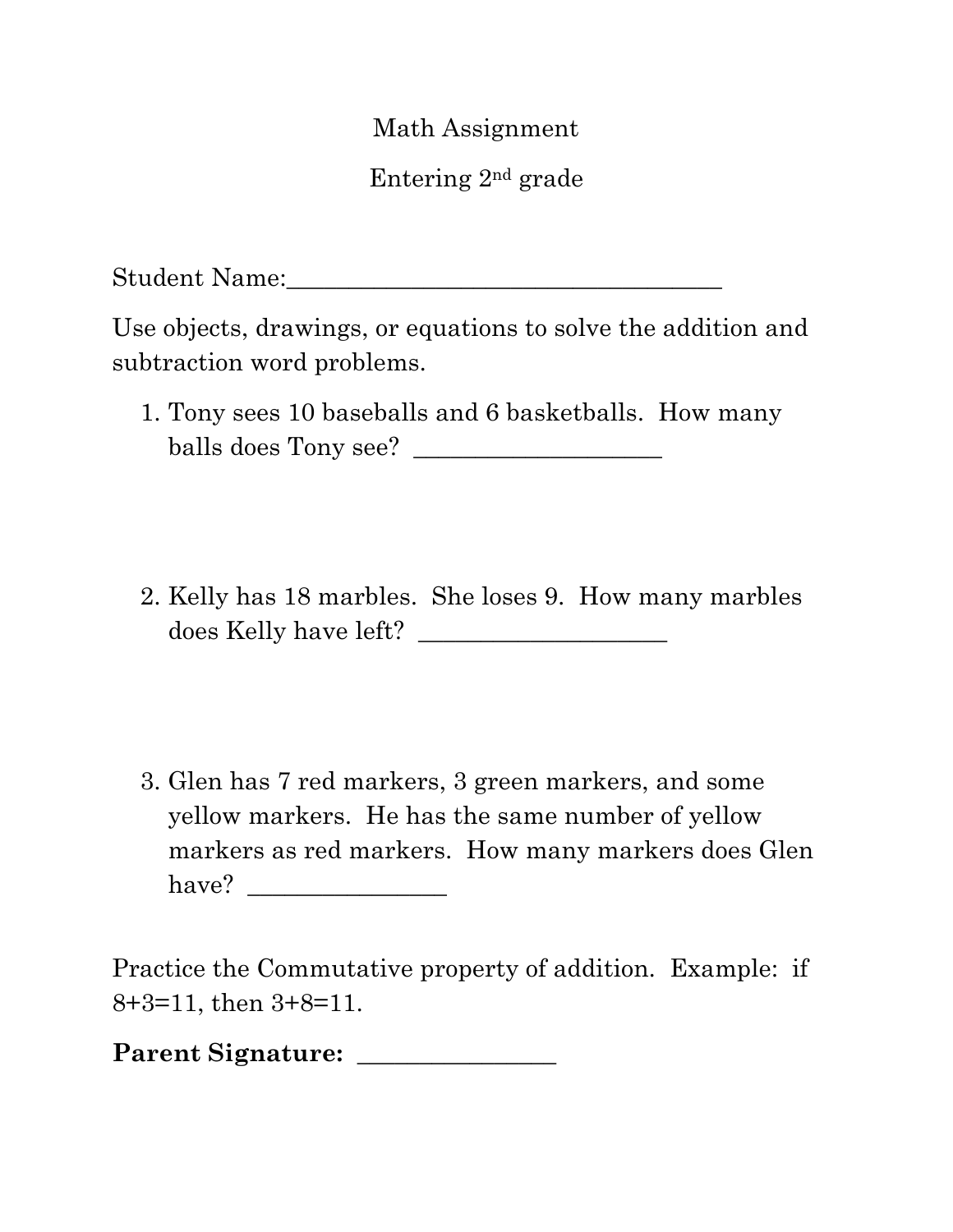Add and subtract within 20. Use objects, drawings, and equations. Work on speed drills with these facts as well.

## **Parent Signature: \_\_\_\_\_\_\_\_\_\_\_\_\_\_\_\_**

Count to 120, starting at any number less than 120. Read and write numbers in this set. Name a number in this set and have your child use objects to identify that number. For example, if your child names 64, he or she should be able to identify 64 objects, such as cheerios, to go with that number.

Parent Signature:

Understand that the two digits in a two-digit number represent tens and ones.

- 1. Underline the number in the tens place. Circle the number in the ones place. 28
- 2. How many tens and ones are in the number 16? tens ones
- 3. How many tens and ones are in the number 40? tens ones

Use a yellow crayon to circle the math sentences that are true.

- 1. 45 is less than 39
- 2. 89 is more than 16
- 3. 58 is less than 72